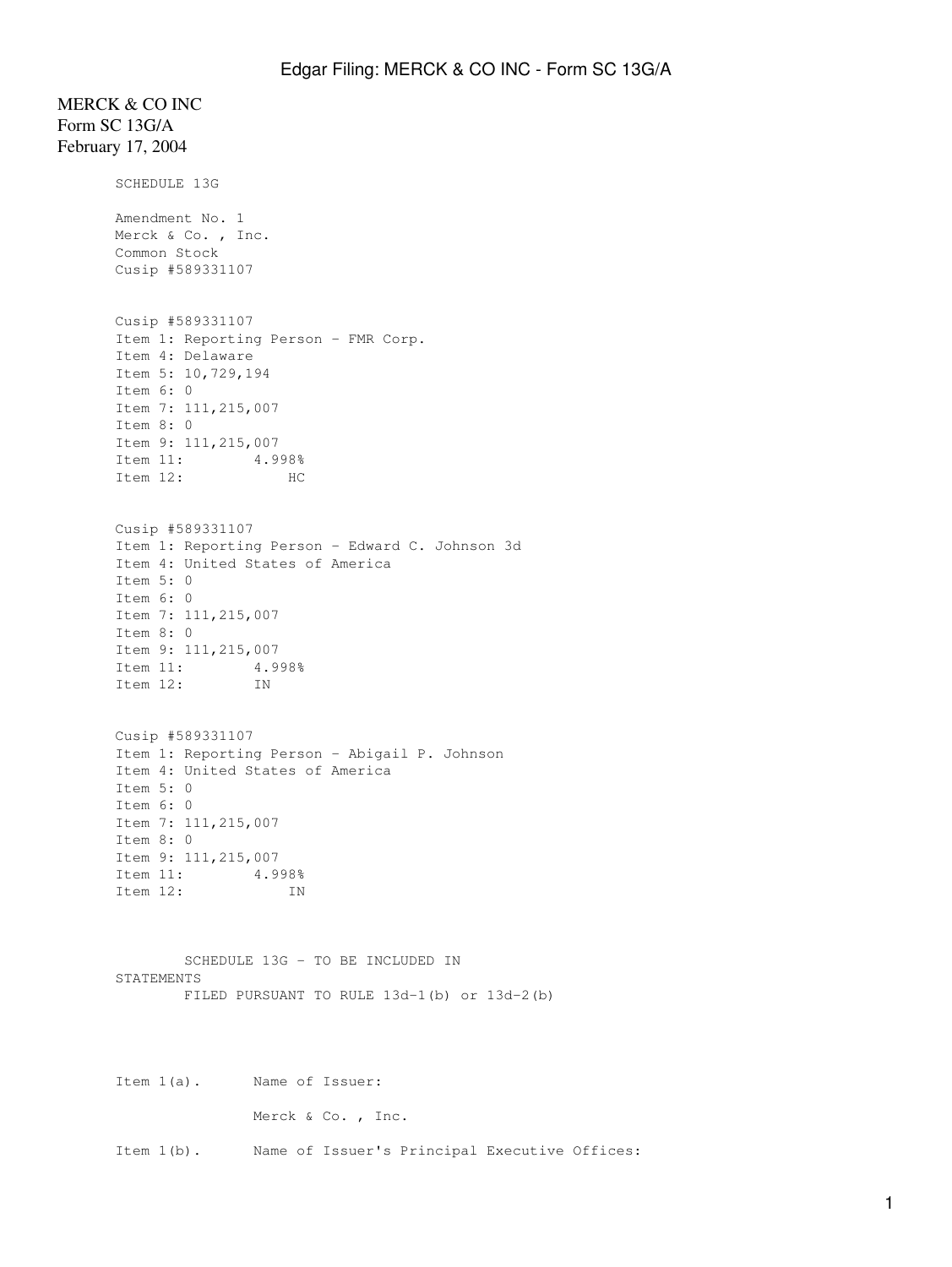One Merck Drive P.O. Box 100 Whitehouse Station, NJ 08889-0100

Item 2(a). Name of Person Filing:

FMR Corp.

Item 2(b). Address or Principal Business Office or, if None,

Residence:

82 Devonshire Street, Boston, Massachusetts 02109

Item 2(c). Citizenship:

Not applicable

Item 2(d). Title of Class of Securities:

Common Stock

Item 2(e). CUSIP Number:

589331107

Item 3. This statement is filed pursuant to Rule 13d-1(b) or 13d-2(b) and the person filing, FMR Corp., is a parent holding company in accordance with Section 240.13d-1(b)(ii)(G). (Note: See Item 7).

Item 4. Ownership

 (a) Amount Beneficially Owned: 111,215,007 (b) Percent of Class: 4.998%

 (c) Number of shares as to which such person has:

(i) sole power to vote or to direct the vote: 10,729,194

 (ii) shared power to vote or to direct the vote: 0

 (iii) sole power to dispose or to direct the disposition of: 111,215,007

 (iv) shared power to dispose or to direct the disposition of: 0

Item 5. Ownership of Five Percent or Less of a Class.

 If this statement is being filed to report the fact that as of the date hereof, the reporting person has ceased to be the beneficial owner of more than five percent of the class of securities, check the following (X).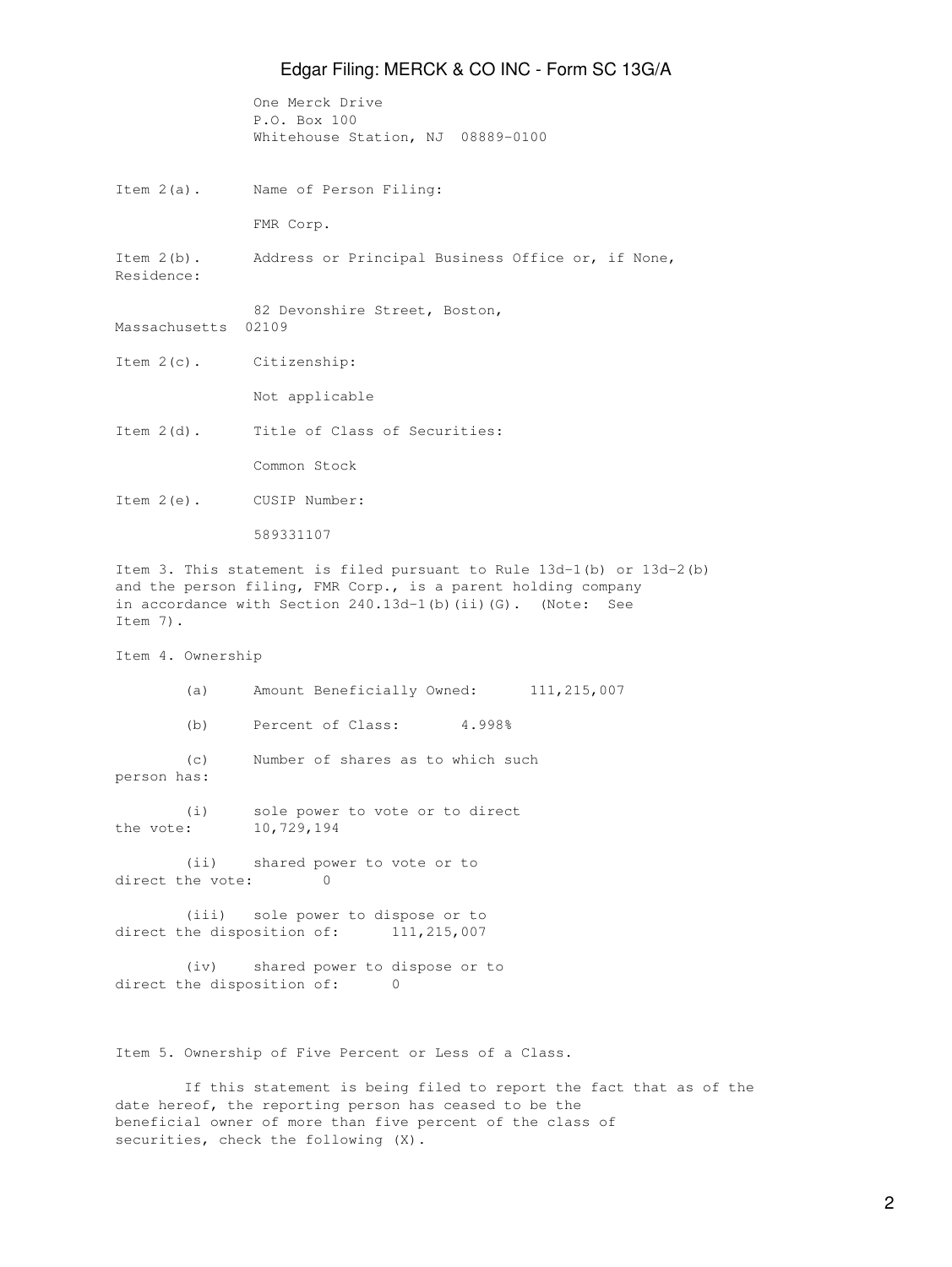Item 6. Ownership of More than Five Percent on Behalf of Another Person.

Not applicable

Item 7. Identification and Classification of the Subsidiary Which Acquired the Security Being Reported on By the Parent Holding Company.

See attached Exhibit(s) A, B, and C.

Item 8. Identification and Classification of Members of the Group.

Not Applicable. See attached Exhibit A.

Item 9. Notice of Dissolution of Group.

Not applicable.

Item 10. Certification.

 Inasmuch as the reporting persons are no longer the beneficial owners of more than five percent of the number of shares outstanding, the reporting persons have no further reporting obligation under Section 13(d) of the Securities and Exchange Commission thereunder, and the reporting persons have no obligation to amend this Statement if any material change occurs in the facts set forth herein.

#### Signature

 After reasonable inquiry and to the best of my knowledge and belief, I certify that the information set forth in this Schedule 13G in connection with FMR Corp.'s beneficial ownership of the Common Stock of Merck & Co. , Inc. at December 31, 2003 is true, complete and correct.

February 16, 2004 Date

/s/Eric D. Roiter Signature

Eric D. Roiter Duly authorized under Power of Attorney dated December 30, 1997 by and on behalf of FMR Corp. and its direct and indirect subsidiaries

 SCHEDULE 13G - TO BE INCLUDED IN STATEMENTS FILED PURSUANT TO RULE 13d-1(b) or 13d-2(b)

 Pursuant to the instructions in Item 7 of Schedule 13G, Fidelity Management & Research Company ("Fidelity"), 82 Devonshire Street, Boston, Massachusetts 02109, a wholly-owned subsidiary of FMR Corp. and an investment adviser registered under Section 203 of the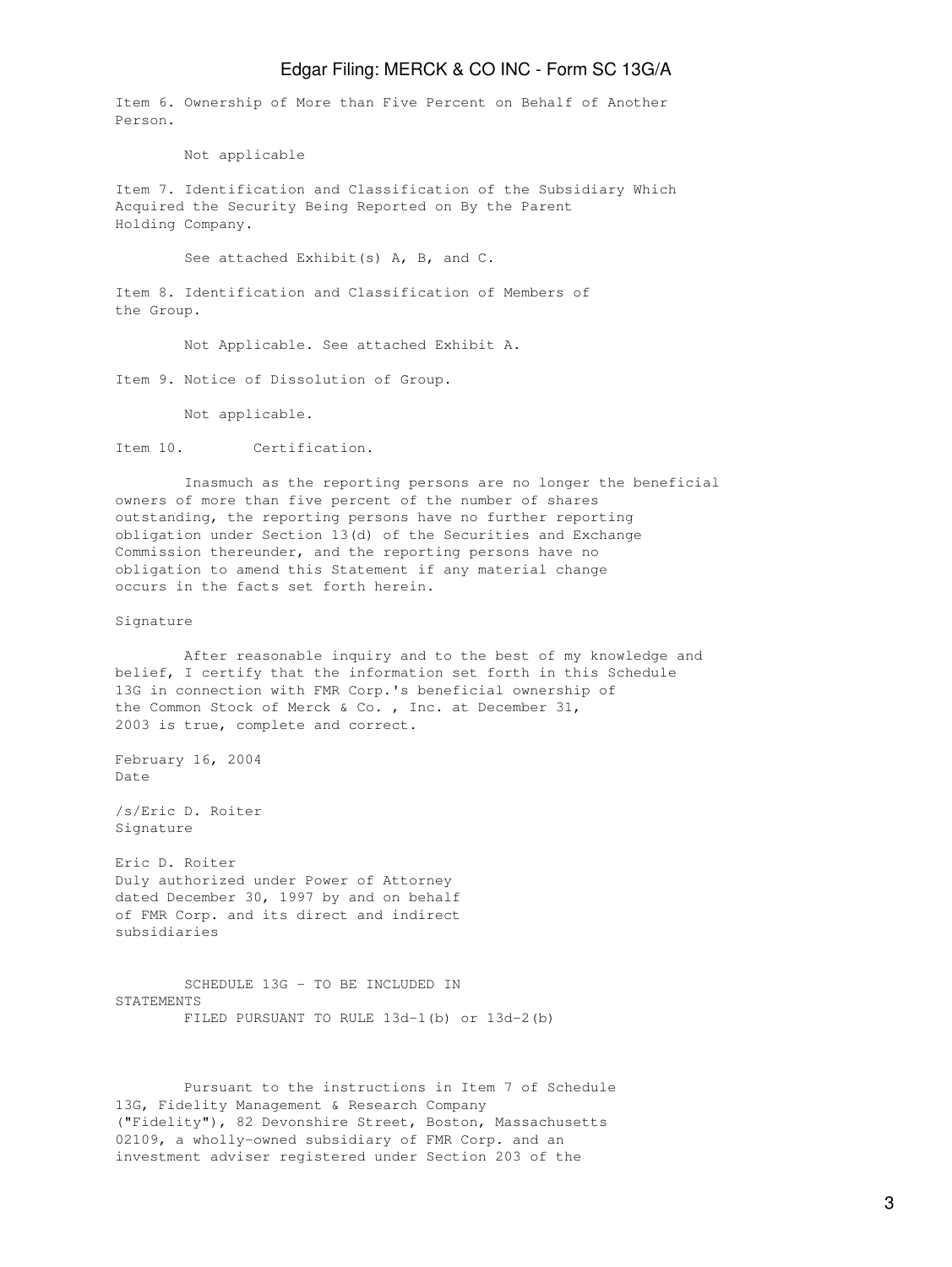Investment Advisers Act of 1940, is the beneficial owner of 99,777,013 shares or 4.484% of the Common Stock outstanding of Merck & Co. , Inc. ("the Company") as a result of acting as investment adviser to various investment companies registered under Section 8 of the Investment Company Act of 1940.

 Edward C. Johnson 3d, FMR Corp., through its control of Fidelity, and the funds each has sole power to dispose of the 99,777,013 shares owned by the Funds.

 Neither FMR Corp. nor Edward C. Johnson 3d, Chairman of FMR Corp., has the sole power to vote or direct the voting of the shares owned directly by the Fidelity Funds, which power resides with the Funds' Boards of Trustees. Fidelity carries out the voting of the shares under written guidelines established by the Funds' Boards of Trustees.

 Fidelity Management Trust Company, 82 Devonshire Street, Boston, Massachusetts 02109, a wholly-owned subsidiary of FMR Corp. and a bank as defined in Section 3(a)(6) of the Securities Exchange Act of 1934, is the beneficial owner of 6,733,706 shares or 0.303% of the Common Stock outstanding of the Company as a result of its serving as investment manager of the institutional account(s).

 Edward C. Johnson 3d and FMR Corp., through its control of Fidelity Management Trust Company, each has sole dispositive power over 6,733,706 shares and sole power to vote or to direct the voting of 5,970,246 shares, and no power to vote or to direct the voting of 763,460 shares of Common Stock owned by the institutional account(s) as reported above.

 Strategic Advisers, Inc., 82 Devonshire Street, Boston, MA 02109, a wholly-owned subsidiary of FMR Corp. and an investment adviser registered under Section 203 of the Investment Advisers Act of 1940, provides investment advisory services to individuals. As such, FMR Corp.'s beneficial ownership includes 297,181 shares, or 0.013%, of the Common Stock stock outstanding of Merck & Co. , Inc., beneficially owned through Strategic Advisers, Inc.

 Members of the Edward C. Johnson 3d family are the predominant owners of Class B shares of common stock of FMR Corp., representing approximately 49% of the voting power of FMR Corp. Mr. Johnson 3d owns 12.0% and Abigail Johnson owns 24.5% of the aggregate outstanding voting stock of FMR Corp. Mr. Johnson 3d is Chairman of FMR Corp. and Abigail P. Johnson is a Director of FMR Corp. The Johnson family group and all other Class B shareholders have entered into a shareholders' voting agreement under which all Class B shares will be voted in accordance with the majority vote of Class B shares. Accordingly, through their ownership of voting common stock and the execution of the shareholders' voting agreement, members of the Johnson family may be deemed, under the Investment Company Act of 1940, to form a controlling group with respect to FMR Corp.

 Fidelity International Limited, Pembroke Hall, 42 Crowlane, Hamilton, Bermuda, and various foreign-based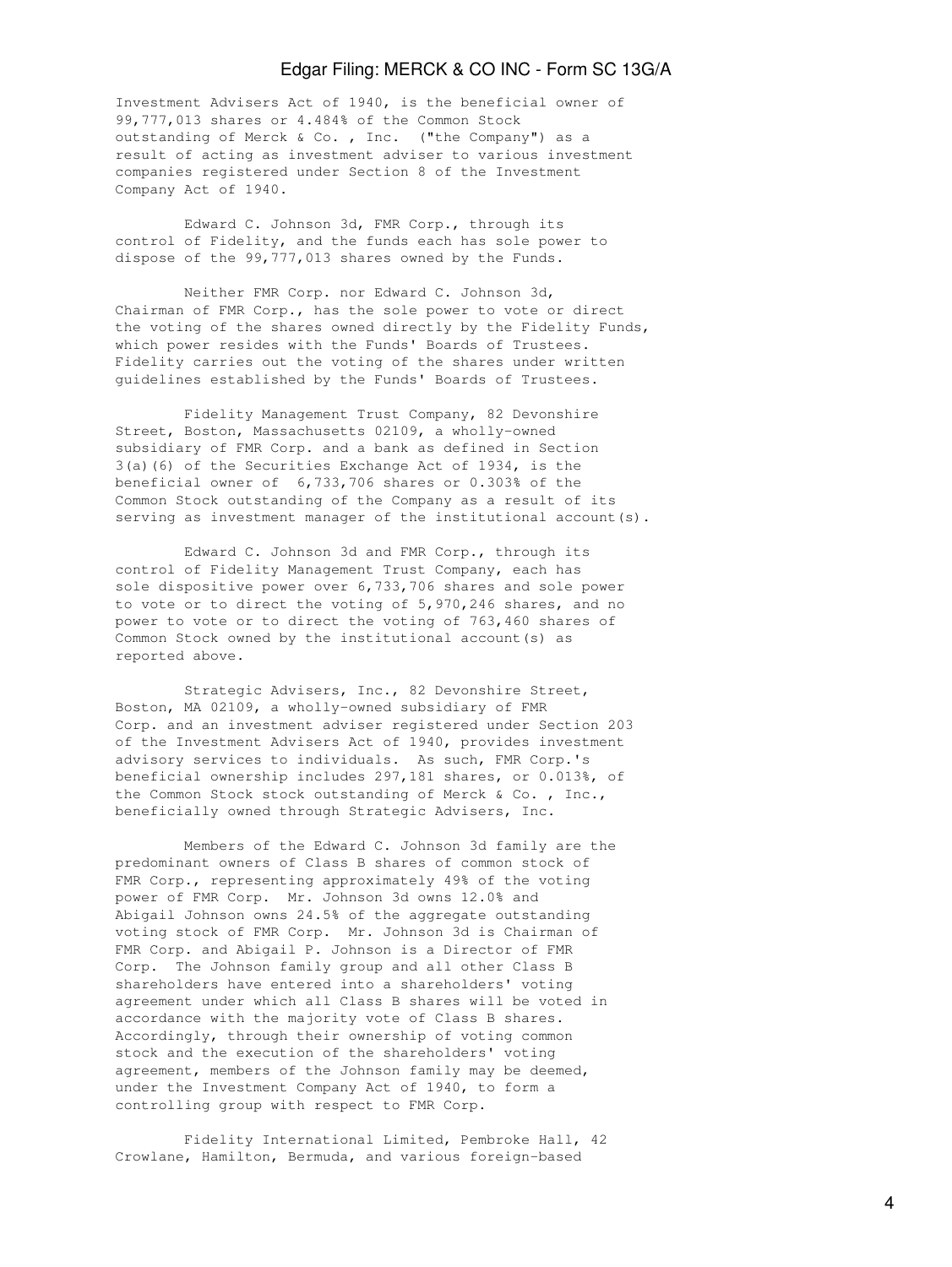subsidiaries provide investment advisory and management services to a number of non-U.S. investment companies (the "International Funds") and certain institutional investors. Fidelity International Limited is the beneficial owner of 4,407,107 shares or 0.198% of the Common Stock outstanding of the Company. Additional information with respect to the beneficial ownership of Fidelity International Limited is shown on Exhibit B.

 SCHEDULE 13G - TO BE INCLUDED IN **STATEMENTS** FILED PURSUANT TO RULE 13d-1(b) or 13d-2(b)

 Pursuant to instructions in Item 7 of Schedule 13G, this Exhibit has been prepared to identify Fidelity International Limited, Pembroke Hall, 42 Crow Lane, Hamilton, Bermuda, a Bermudan joint stock company incorporated for an unlimited duration by private act of the Bermuda Legislature (FIL) and an investment adviser to various investment companies (the "International Funds") and certain institutional investors, as a beneficial owner of the 4,407,107 shares or 0.198% of the Common Stock outstanding of Merck & Co., Inc.

 Prior to June 30, 1980, FIL was a majority-owned subsidiary of Fidelity Management & Research Company (Fidelity), a wholly-owned subsidiary of FMR Corp. On that date, the shares of FIL held by Fidelity were distributed, as a dividend, to the shareholders of FMR Corp. FIL currently operates as an entity independent of FMR Corp. and Fidelity. The International Funds and FIL's other clients, with the exception of Fidelity and an affiliated company of Fidelity, are non-U.S. entities.

 A partnership controlled by Edward C. Johnson 3d and members of his family owns shares of FIL voting stock with the right to cast approximately 39.89% of the total votes which may be cast by all holders of FIL voting stock. Mr. Johnson 3d is Chairman of FMR Corp. and FIL. FMR Corp. and FIL are separate and independent corporate entities, and their Boards of Directors are generally composed of different individuals. Other than when one serves as a sub adviser to the other, their investment decisions are made independently, and their clients are generally different organizations.

 FMR Corp. and FIL are of the view that they are not acting as a "group" for purposes of Section 13(d) under the Securities Exchange Act of 1934 (the "1934" Act) and that they are not otherwise required to attribute to each other the "beneficial ownership" of securities "beneficially owned" by the other corporation within the meaning of Rule 13d-3 promulgated under the 1934 Act. Therefore, they are of the view that the shares held by the other corporation need not be aggregated for purposes of Section 13(d). However, FMR Corp. is making this filing on a voluntary basis as if all of the shares are beneficially owned by FMR Corp. and FIL on a joint basis.

FIL may continue to have the International Funds or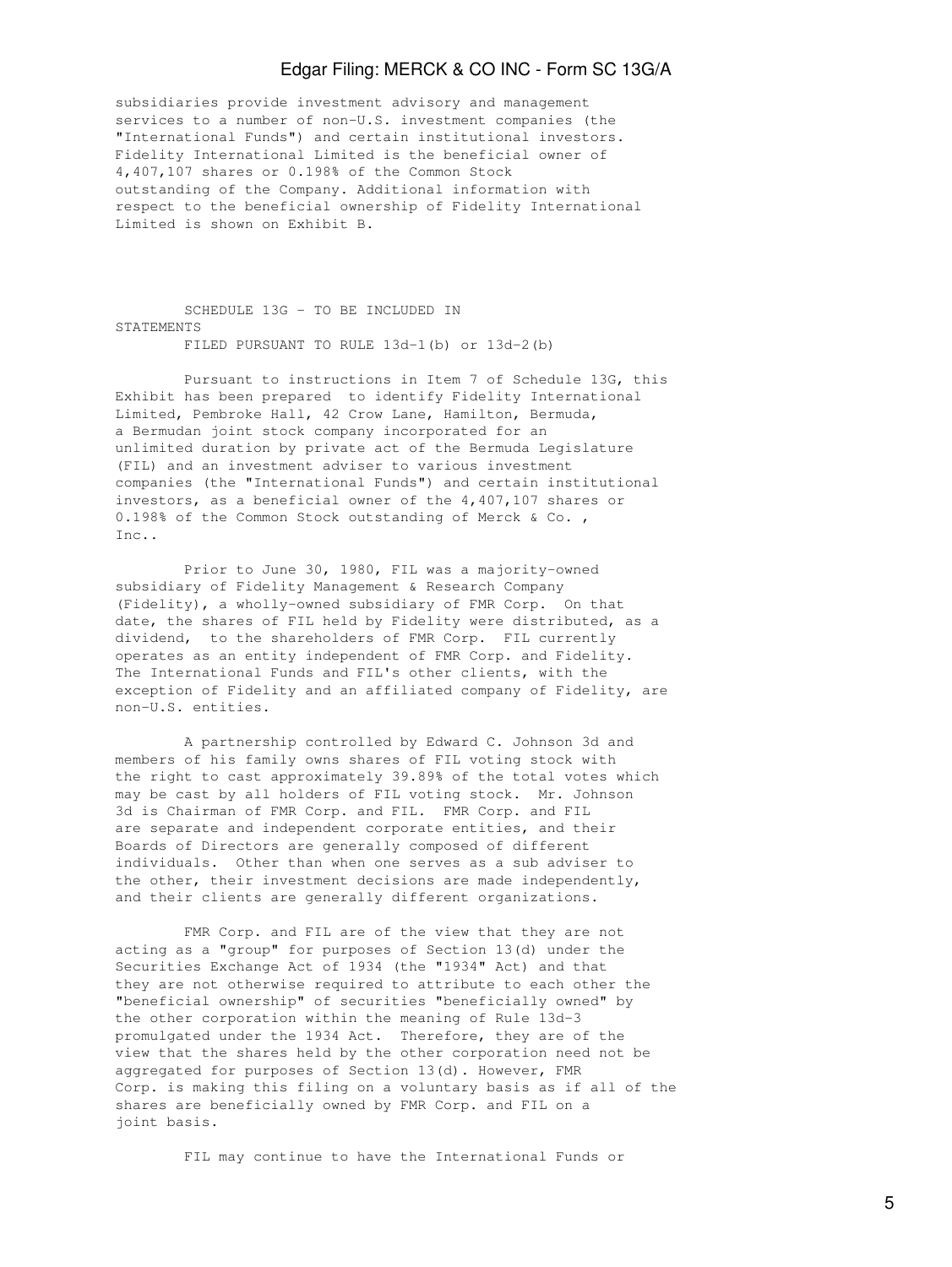other accounts purchase shares subject to a number of factors, including, among others, the availability of shares for sale at what FIL considers to be reasonable prices and other investment opportunities that may be available to the International Funds.

 FIL intends to review continuously the equity position of the International Funds and other accounts in the Company. Depending upon its future evaluations of the business and prospects of the Company and upon other developments, including, but not limited to, general economic and business conditions and money market and stock market conditions, FIL may determine to cease making additional purchases of shares or to increase or decrease the equity interest in the Company by acquiring additional shares, or by disposing of all or a portion of the shares.

 FIL does not have a present plan or proposal which relates to or would result in (i) an extraordinary corporate transaction, such as a merger, reorganization, liquidation, or sale or transfer of a material amount of assets involving the Company or any of its subsidiaries, (ii) any change in the Company's present Board of Directors or management, (iii) any material changes in the Company's present capitalization or dividend policy or any other material change in the Company's business or corporate structure, (iv) any change in the Company's charter or by-laws, or (v) the Company's common stock becoming eligible for termination of its registration pursuant to Section 12(g)(4) of the 1934 Act.

 FIL has sole power to vote and the sole power to dispose of 4,407,107 shares.

 SCHEDULE 13G - TO BE INCLUDED IN **STATEMENTS**  FILED PURSUANT TO RULE 13d-1(b) or 13d-2(b) RULE 13d-1(f)(1) AGREEMENT

 The undersigned persons, on February 16, 2004, agree and consent to the joint filing on their behalf of this Schedule 13G in connection with their beneficial ownership of the Common Stock of Merck & Co. , Inc. at December 31, 2003.

FMR Corp.

 By /s/ Eric D. Roiter Eric D. Roiter Duly authorized under Power of Attorney dated December 30, 1997, by and on behalf of FMR Corp. and its direct and indirect subsidiaries

Edward C. Johnson 3d

 By /s/ Eric D. Roiter Eric D. Roiter Duly authorized under Power of Attorney dated December 30, 1997, by and on behalf of Edward C. Johnson 3d

Abigail P. Johnson